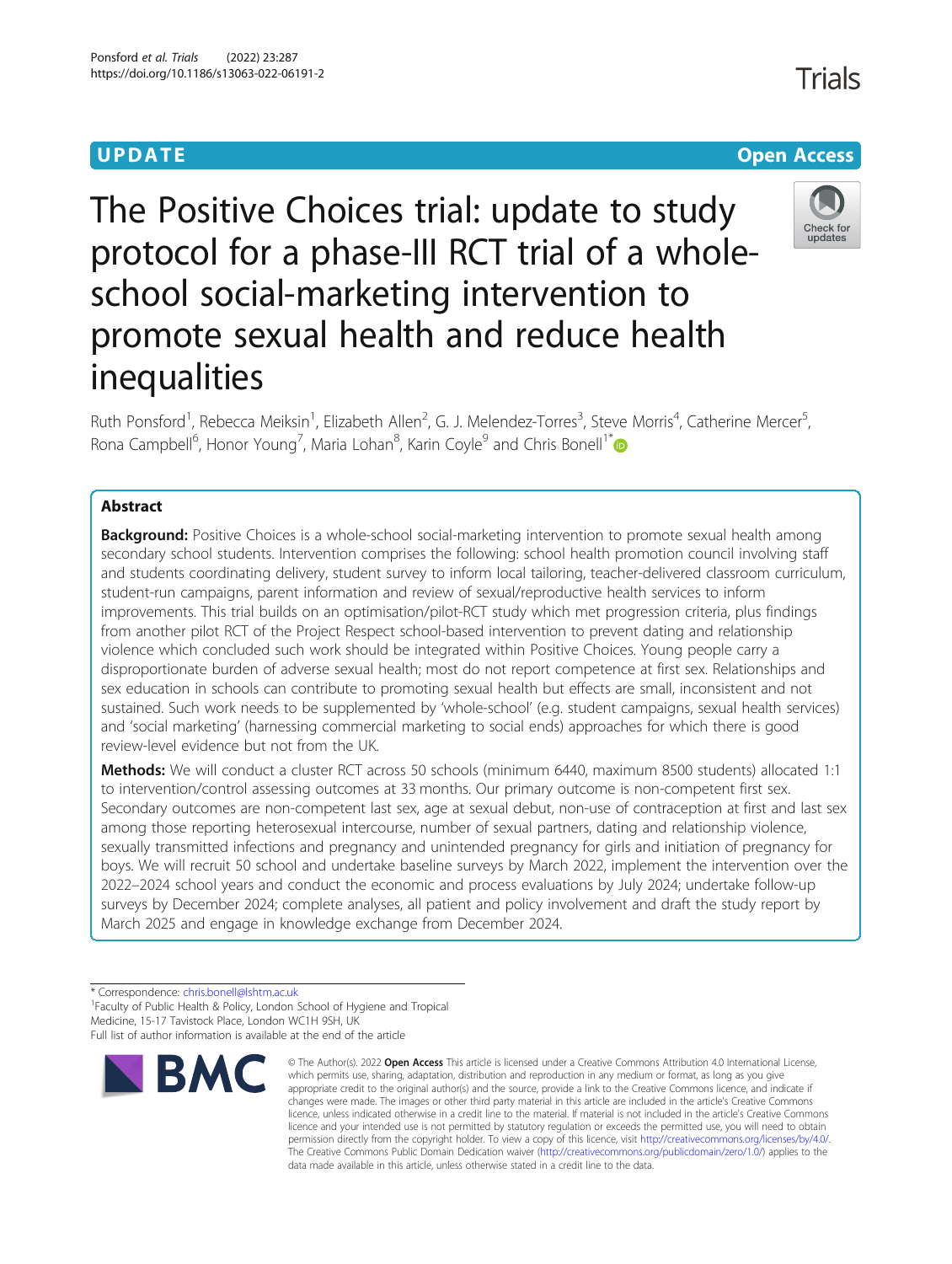Discussion: This trial is one of a growing number focused on whole-school approaches to public health in schools. The key scientific output will be evidence about the effectiveness, costs and potential scalability and transferability of Positive Choices.

Trial registration: ISRCTN No: [ISRCTN16723909.](https://www.isrctn.com/ISRCTN16723909?q=bonell&filters=&sort=&offset=1&totalResults=4&page=1&pageSize=10&searchType=basic-search) Registered on 3 September 2021.

Keywords: Schools, Adolescents, Sexual health, Sexual competence, Pregnancy, Sexually transmitted infections, Whole-school, Cluster trials, Public health

## Changes for version 3.0

Amendment 1: Option of surveying students online at home If schools dismiss classes and move to online learning because of COVID infections, we will offer schools the option of surveying students online at home. Schools will send students details of how to log in to surveys using laptops, phones or tablets. Surveys will include links to information boxes explaining key terms informed by the questions students have raised during classroom-based surveys. Students will be asked to skip questions they do not understand or do not wish to answer. Students will be advised to contact their school safeguarding lead for support should they feel confused or upset as a result of completing the questionnaire, with the team briefing safeguarding leads about this and liaising with them to record where this has occurred.

### Amendment 2: Increase in number of lessons

We will add one additional (core) lesson for year 10 students in intervention group to ensure dating and relationship violence and sexual harassment are adequately addressed [[1\]](#page-2-0).

### Amendment 3: Flexibility for training arrangements

We will provide training to schools more flexibly to fit with school needs. The initial training for school leads in the curriculum will remain as 7 h in total, but this will be delivered in flexible sections to fit school needs. This training will be video-recorded and made available to schools. The training which school leads cascade to other teachers involved in delivering the curriculum will involve a minimum of three hour's training but organised flexibly to fit school needs.

## Changes for version 4.0: Further amendments to intervention

### Amendment 4

The intervention has been modified in three ways. First, the initial start-up meeting with schools has been reduced from 2 h to half an hour. Second, the cascading of training by schools internally has been broadened to allow a range of total training duration from 1 to 3 h. Third is additional support in the form of webinars and

drop-in sessions. These changes have been made based on advice from the Sex Education Forum as the intervention lead agency. They reflect the need for support to schools to be more flexible to reflect schools' varying needs.

Schools were recruited September-December 2021, and students are being recruited and surveyed November 2021–March 2022.

#### **Abbreviations**

DRV: Dating and relationship violence; RCT: Randomised controlled trial; RIPPLE: Randomised intervention for pupil led sex education in England

#### Acknowledgements

We wish to thank Lucy Emmerson and Alison Hadley who lead the intervention and consultation elements of the trial, to the staff and students of the schools that participated in optimising and piloting Positive Choices, to Sara Bragg and Nerissa Tilouche who worked on the evaluation of the pilot and provided many useful insights.

#### Authors' contributions

Chris Bonell is the principal investigator and led the development of this protocol. Ruth Ponsford is the trial manager and advised on drawing on the previous pilot trial of Positive Choices to inform this protocol. Rebecca Meiksin advised on drawing on the previous pilot trial of Project Respect to inform how DRV is addressed and researched within this protocol. Elizabeth Allen is the lead statistician and advised on the sample size calculation and statistical analysis plans. GJ Melendez-Torres advised on the statistical analysis and analysis of process data. Steve Morris is the trial economist and advised on economic methods. Catherine Mercer advised on outcome measures. Rona Campbell advised on intervention refinement and process evaluation methods. Honor Young advised on quantitative methods. Maria Lohan advised on intervention elements for boys as well as trial design. Karin Coyle advised on Positive Choices being informed by the Safer Choices intervention. All co-authors contributed to drafting and approved the submitted version of this paper.

#### Funding

This study is funded by the National Institute for Health Research in England under its Public Health Research Board (NIHR131487). The views expressed in this publication are those of the authors and do not necessarily reflect those of the UK NHS, the National Institute for Health Research or the Department of Health for England. No role in study design or conduct. Sponsor: London School of Hygiene and Tropical Medicine Research

Governance and Integrity Office, Keppel St, London WC1E 7HT. No role in study design or conduct.

Oversight: Independent SSC and DMEC appointed by the funder with respectively oversight of trial design and conduct and data integrity, ethics and participant safety. Composition available on request.

#### Availability of data and materials

Data will be made available after the main trial analyses have been completed on reasonable request from researchers with ethics approval and a clear protocol.